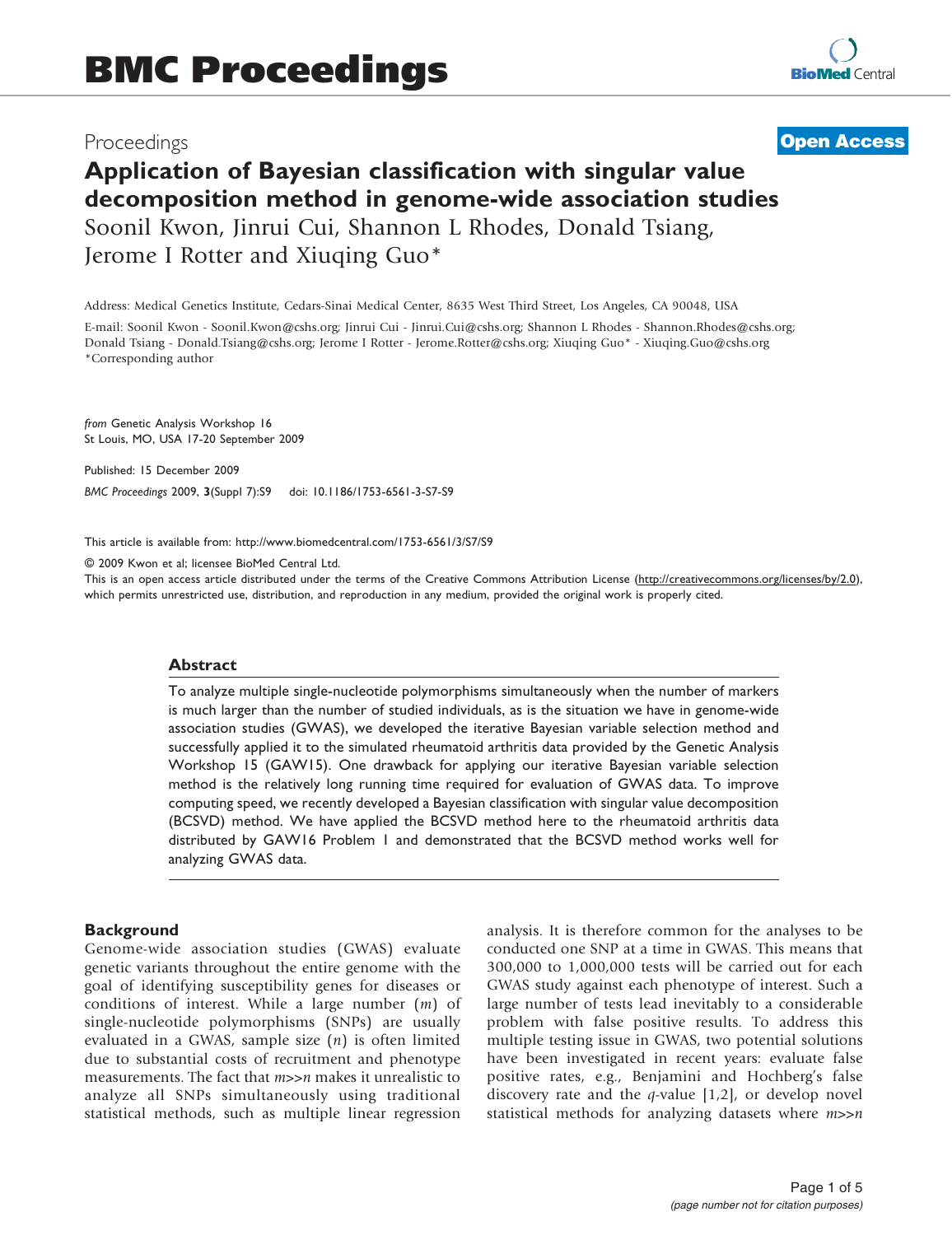[[3](#page-4-0),[4](#page-4-0)]. As one of the first proposed methods for analyzing multiple SNPs simultaneously when  $m>>n$ , we introduced the iterative Bayesian variable selection (IBVS) method [[3](#page-4-0)]. Although sufficient to produce accurate and reliable results, the IBVS method has one barrier to efficient use: a relative long run time for GWAS data sets. To further improve the running speed, Kwon and Guo developed a Bayesian classification with singular value decomposition (BCSVD) method [\[4\]](#page-4-0). As a comparison, we applied the BCSVD method to the same sub-samples of the simulated rheumatoid arthritis (RA) data provided by Genetic Analysis Workshop (GAW) 15 Problem 3 and successfully identified the common genetic variants associated with RA status. Using exactly the same computer and the same data, we found that the runtime for BCSVD is less than half compared to that required for the IBVS method [\[4\]](#page-4-0). We applied the BCSVD method here to the GWAS data for RA sample provided in GAW16 Problem 1.

# **Methods**

# The BCSVD method

The BCSVD method used a binary probit model. Assuming that a latent variable is described by a linear regression model, the binary probit model can be expressed as:

$$
z = X\beta + \varepsilon, \quad \varepsilon \sim N(0, I_n), \tag{1}
$$

where  $z_{n \times 1}$  is a vector of latent variables,  $X_{n \times p}$  is the design matrix,  $\beta_{p \times 1}$  is a vector of parameters to be estimated, and  $I_n$  is an  $n \times n$  identity matrix. By applying singular value decomposition (SVD) to the design matrix,  $X' = ADF'$ , the model in (1) with the SVD of X can be written as

$$
z = L\gamma + \varepsilon,\tag{2}
$$

where L = FD and  $\gamma_{n \times 1} = A_{n \times p}^{'} \beta_{p \times 1}$ . Expressed as a linear combination of the original parameters  $(\beta)$ , we call  $\gamma$  a superfactor vector. The joint distribution of  $\gamma$  and z can be expressed as the product of the prior distribution of  $\gamma$ and the likelihood function of z given  $\gamma$ , i.e., p( $\gamma$ , z) «  $p(\gamma)p(z|\gamma)$ . The joint posterior distribution of  $\gamma$  and z given y can be written by multiplying  $p(\gamma, z)$  with the likelihood function of y given  $\gamma$  and z. By integrating out z and  $\gamma$ , respectively, from  $p(\gamma, z|y)$ , we can have the posterior distributions of z and  $\gamma$ , respectively. With these posterior distributions, we can fit the model using Markov chain Monte Carlo with Gibbs sampler. The 95% credibility interval was used to check for the convergence of sampler. To transform  $\gamma$  back to  $\beta$ , we used the most general solution form for the linear equation ( $\gamma = A'\beta$ ) and achieved the unique solution for  $\beta$  by choosing the generalized inverse of  $A'$  as  $A$  [[5](#page-4-0)]. The test statistic for

association was generated by permutation. Let  $\hat{\beta}_i$  (*i* = 1, ...,  $p$ ) be the estimate of i<sup>th</sup> SNP effect from the raw data and  $\hat{A}^j_i(j=1,\dots,k)$  be the estimate of *i*<sup>th</sup> SNP effect from the  $j^{\text{th}}$  shuffled. Let us define  $\beta_i^{dj}$  as the difference between  $\hat{\beta}_i$  and  $\hat{\beta}_i^j(\beta_i^{dj} = \hat{\beta}_i - \hat{\beta}_i^j)$ . Then, under the null hypothesis  $(H_0: \beta_i = 0)$ , the statistic  $\Lambda_i$  follows the standard normal distribution when k is large:  $\Lambda_i = \overline{\beta}_i^d / \text{se}(\overline{\beta}_i^d) \sim N(0, 1), i = 1, \cdots, p$ , where  $\overline{\beta}_i^d$  is the sample mean of  $\beta_i^d$  values,  $j = 1, ..., k$ , and se( $\overline{\beta}_i^d$ ) is the standard error of  $\overline{\beta}_i^d$ . With the statistic  $\Lambda_i$  (*i* = 1, ..., *p*), we provided the p-value to reject the null hypothesis.

# Association analysis

The evaluation of the BCSVD method for association analysis was performed in two steps. As the first step, we performed a genome-wide single SNP association analysis using the logistic regression model option in PLINK. The PLINK analysis results served for two purposes, one was for the comparison with the results from BCSVD method, and the other was for the selection of genomic regions. Even though the BCSVD method can be applied to the whole genome-wide association data, the requirement on computer memory is still a limiting factor. We therefore focused on chromosome regions selected through PLINK analysis results in our BCSVD analysis.

#### Study sample

We used the whole-genome association data of the North American Rheumatoid Arthritis Consortium (NARAC) in GAW16 Problem 1. There were 2,062 subjects in the study, including 868 cases and 1,194 controls. Quality control on genotype data was performed with PLINK software. We eliminated 133,616 SNPs that failed the following quality control criteria:  $p$ -value <  $10^{-5}$  for Hardy-Weinberg equilibrium (HWE) test, minor allele frequency <1%, or missing data >10%. As a result, 411,464 SNPs were included in the PLINK association analysis.

#### Imputation

For BCSVD analysis, we first selected chromosomes that have SNPs with  $p$ -value <  $10^{-7}$ . The best SNP on each chromosome that has the smallest  $p$ -value was identified. SNPs within 2 Mb upstream and downstream of the best SNP were then selected. Software MACH 1.0 [[6](#page-4-0)] and HapMap phase 3 genotype data for the HapMap CEU sample were used for genotype imputation. Imputed SNPs with a squared correlation with true genotypes  $(r^2)$  < 0.3 were excluded.

#### BCSVD study sample

Analyzing all selected SNPs simultaneously for 2,062 samples requires tremendous computer memory that our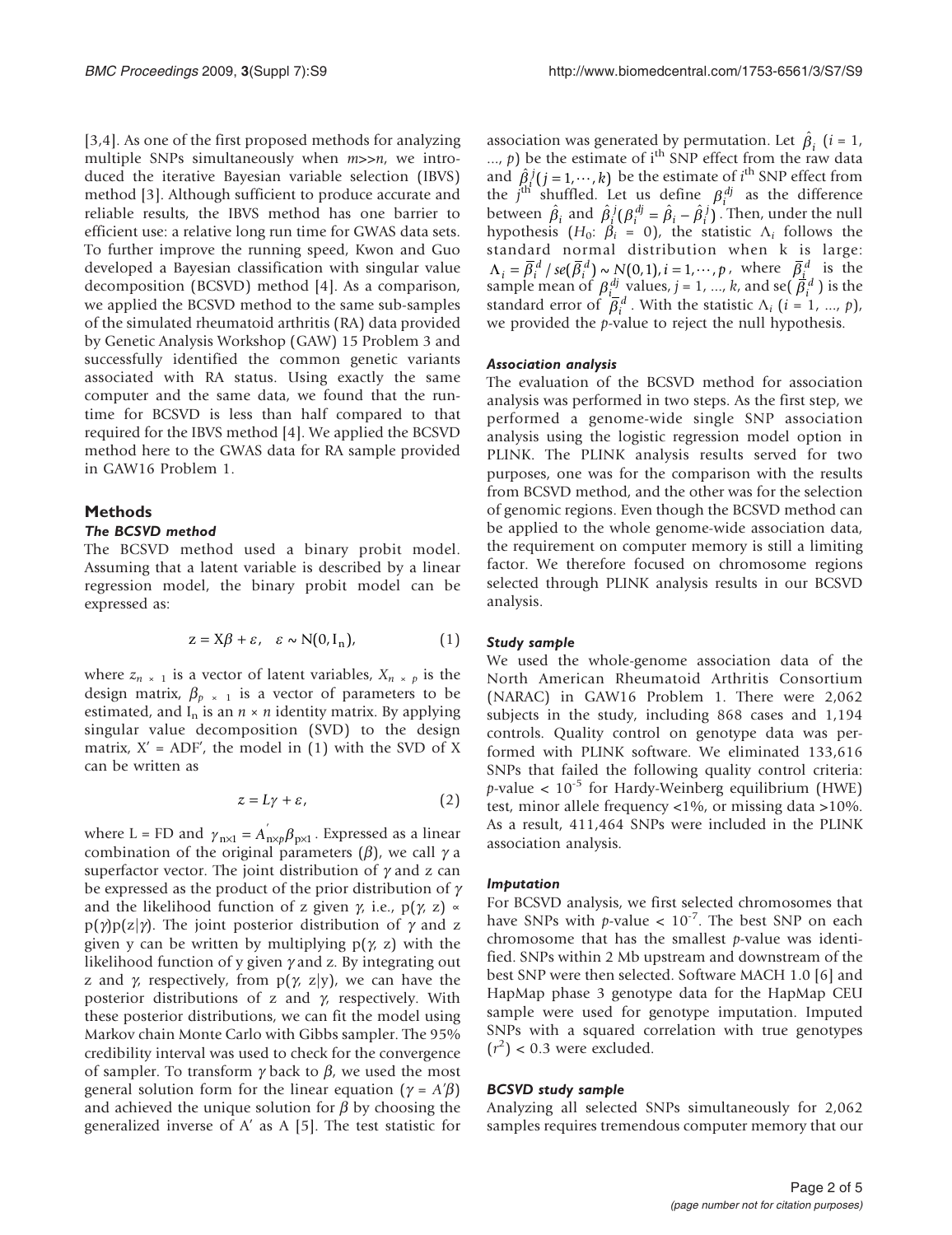current computers cannot yet handle. We therefore generated two data sets based on the imputed data: one had 1,000 subject (500 cases and 500 controls) randomly selected from 868 cases and 1,194 controls; the other had 200 subjects (100 cases and 100 controls) randomly selected from the above selected 1,000 subjects.

# **Results**

#### Step 1. Single SNP association from GWAS

GWAS analysis results from PLINK were summarized in Figure 1. Nine chromosomal regions (1, 4, 5, 6, 9, 10, 17, 18, and 20) were identified based on our first step selection criteria of  $p < 10^{-7}$ . The best peak was observed on chromosome 6, followed by chromosomes 1, 17, 5, 20, 9, 18, 4, and 10.

# Step 2. Evaluating multiple SNPs simultaneously with the BCSVD method

Nine chromosomes (1, 4, 5, 6, 9, 10, 17, 18, 20) were identified that had SNPs with  $p$ -value <  $10^{-7}$ , we used 8 (all except chromosome 4) in the BCSVD analysis due to time limitation and extensive time required for imputation. A total of 18,728 SNPs, with 2037, 1957, 4804, 1940, 1396, 1581, 2258, and 2755 for chromosome 1, 5, 6, 9, 10, 17, 18 and 20, respectively, were evaluated simultaneously in BCSVD analysis for datasets with 200 and the 1,000 samples. The association results were summarized in Figure [2](#page-3-0), a and b, where the  $\gamma$ -axis represents  $-log_{10}(p-value)$  and the x-axis shows SNP numbers. The strongest signal was observed again on chromosome 6 for datasets with 200 and 1,000 samples. The association signals identified in the dataset with 200

samples is very similar with those from the 1,000 subject sample, except for chromosome 1 and 5. Significant associations were identified for all the 8 regions in both datasets.

# Conclusion

The BCSVD method was applied to RA case-control data from Problem 1 of GAW16 for 8 selected regions. When we evaluated the association between RA affection status and all SNPs in selected regions simultaneously using BCSVD, significant associations were detected for all the 8 chromosomal regions, and the highest peak was observed on chromosome 6, which were consistent with the PLINK results. Even though the magnitude of significance  $[-\log_{10}(p\text{-value})]$  appeared smaller than those from PLINK, we have to keep in mind that we used only datasets with 200 and 1,000 samples, respectively, in the BCSVD analysis, compared to the 2,062 samples in PLINK. More importantly, we have successfully avoided multiple testing issues because we performed only one test by evaluating all SNPs simultaneously. Similar results were observed in the datasets with 200 samples and 1,000 samples. We therefore conclude that the BCSVD method is a practical method for identifying genetic determinants in GWAS when sample size is much smaller than number of markers  $(m>>n)$ . The BCSVD method has been implemented in our BAMGAS (Bayesian analysis methods for genetic association studies) program. While we are still working on a web-based user-friendly version, an executive version of the software is available from the authors.



Figure 1 **GWAS analysis results of RA data from PLINK.** x-axis: Chromosomes 1-22; y-axis: - $log10(b)$ .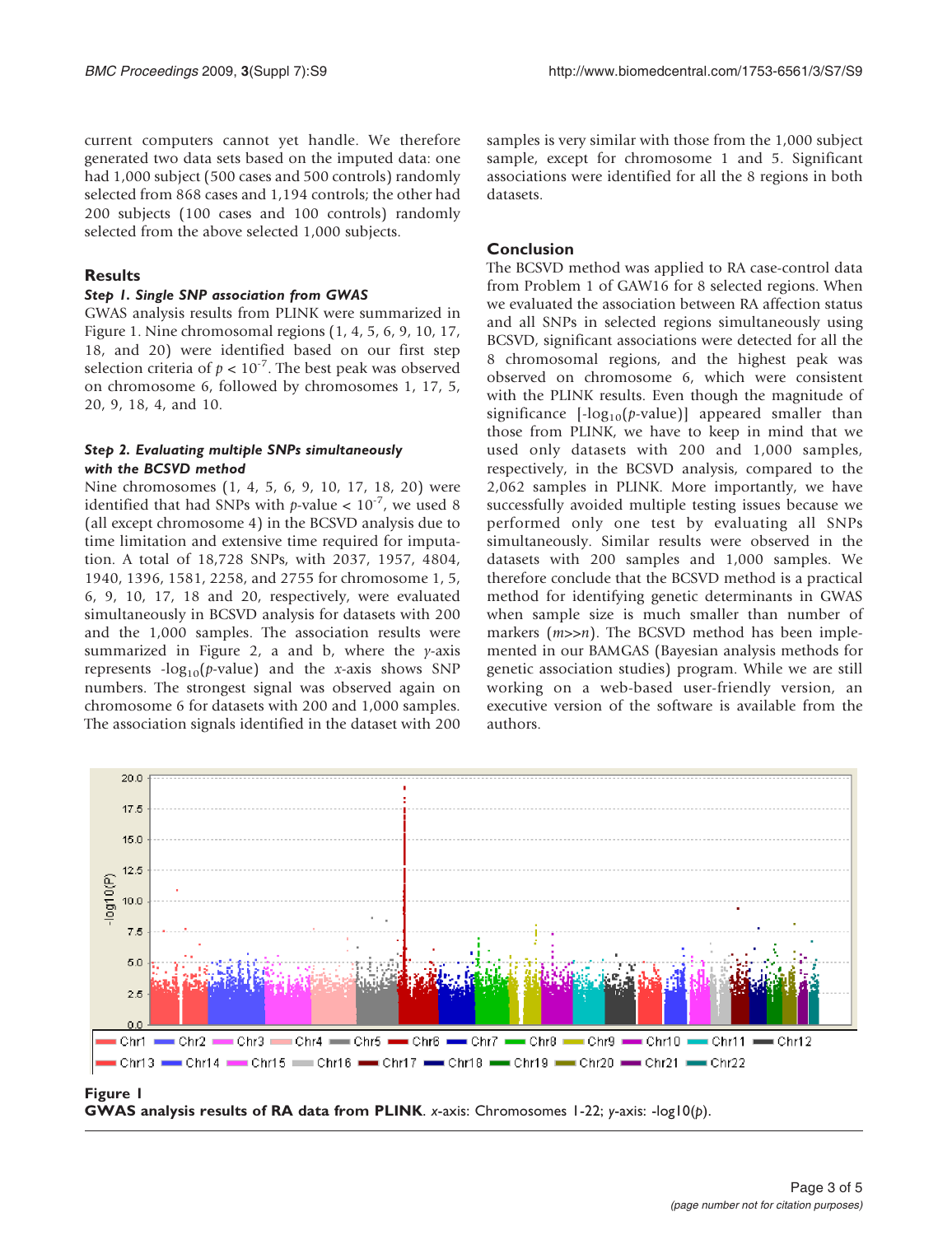<span id="page-3-0"></span>

B



#### Figure 2

Association analysis results from BCSVD method. a, BCSVD association analysis results for 1,000 subjects. x-axis: SNPs in the 8 selected regions were numbered from 1 to 18,728. y-axis: - $log_{10}(p$ -value). b, BCSVD association analysis results for 200 subjects. x-axis: SNPs in the 8 selected regions were numbered from 1 to 18,728; y-axis:  $-log_{10}(p$ -value).

# List of abbreviations used

BCSVD: Bayesian classification with singular value decomposition; GAW: Genetic Analysis Workshop; GWAS: Genome-wide association studies; HWE: Hardy-Weinberg equilibrium; IBVS: Iterative Bayesian variable selection; NARAC: North American Rheumatoid Arthritis Consortium; RA: Rheumatoid arthritis; SNP: Single-nucleotide polymorphism; SVD: singular value decomposition.